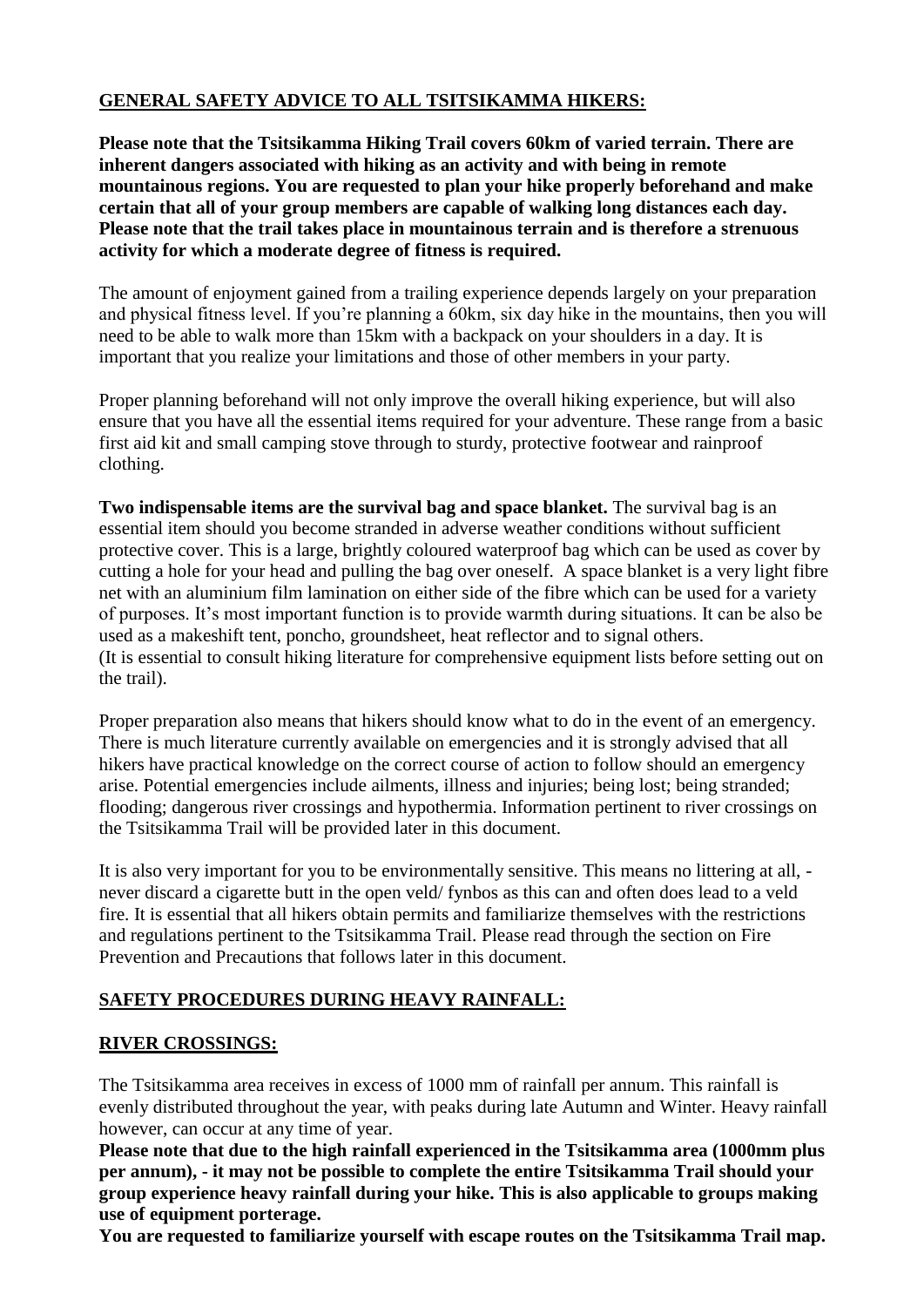**Bear in mind that the possibility of becoming trapped between very swollen rivers does exist. (You may not be able to reach all escape routes). You must therefore please read the below instructions carefully and contact us should you have any further enquiries. The below instructions are also displayed at Bloukrans; Keurbos and Heuningbos Huts. Remember to take along emergency waterproof gear, food rations and basic first aid supplies.**

**The rivers that you will be crossing on the Tsitsikamma Trail all occur higher up in the mountains. During normal flow rates it is possible to cross these rivers without removing any foot gear. (You can basically step on the rocks in the river without getting your boots wet).**

**If it has been raining the rivers will increase in flow rate (both in height and speed), - and as they are relatively narrow in width higher up in the mountains, - they will flow at high speeds often carrying hidden debris beneath the surface. Such crossings are potentially dangerous and one can easily be swept downstream. Please take note of the safety precautions pertinent to the below three days of the Tsitsikamma Trail.**

#### **1) BLOUKRANTZ TO KEURBOS HUT:**

If it has been raining very heavily for a short period, (3/4 hours +) or with less intensity but over a continued period, the river and stream crossings on the way to Keurbos Hut may become very powerful and potentially dangerous to cross.

The level of the Tolbos River (directly beneath Bloukrantz Hut) and the Bloukrantz River at Waterwitelsgat, approximately 5,5 km after Bloukrantz Hut, should be monitored carefully after prolonged rainfall. Should it be difficult to cross the Tolbos River, - **THE CROSSING OF THE BLOUKRANTZ RIVER WILL NOT BE POSSIBLE.** (Any crossing where the water is between knee and thigh height can be considered difficult). **Do not attempt to cross the Tolbos River when it is in flood.** 

#### **BE VERY CAREFUL OF BECOMING TRAPPED BETWEEN THE TOLBOS AND BLOUKRANTZ RIVERS.**

## *Please be very careful of attempting any potentially dangerous river crossing.*

After the rainfall has past, it usually takes from 6 to 24 hours for the rivers to return to their normal flow levels again.

Remember that there are two escape routes along this section of the trail. The first escape route follows the jeeptrack from Bloukrantz Hut for 6 km until reaching the Bloukrantz Forest Station. The start of the second escape route (Lottering Forest Station) is found approximately 1,5 km before reaching Keurbos Hut (7km after the Bloukrantz River crossing).

Try to stay as warm and dry as possible. Remaining in a group is safer than splitting members up.

## **2) KEURBOS TO HEUNINGBOS HUT:**

If it has been raining very heavily for a short period, (3/4 hours +) or with less intensity but over a continued period (24 hours +), the river and stream crossings on the way to Heuningbos Hut may become very powerful and potentially dangerous to cross.

The level of the Lottering; the Kleinbos and the Kleinbos River tributary approximately 150m before Heuningbos Hut should be monitored carefully after prolonged rainfall.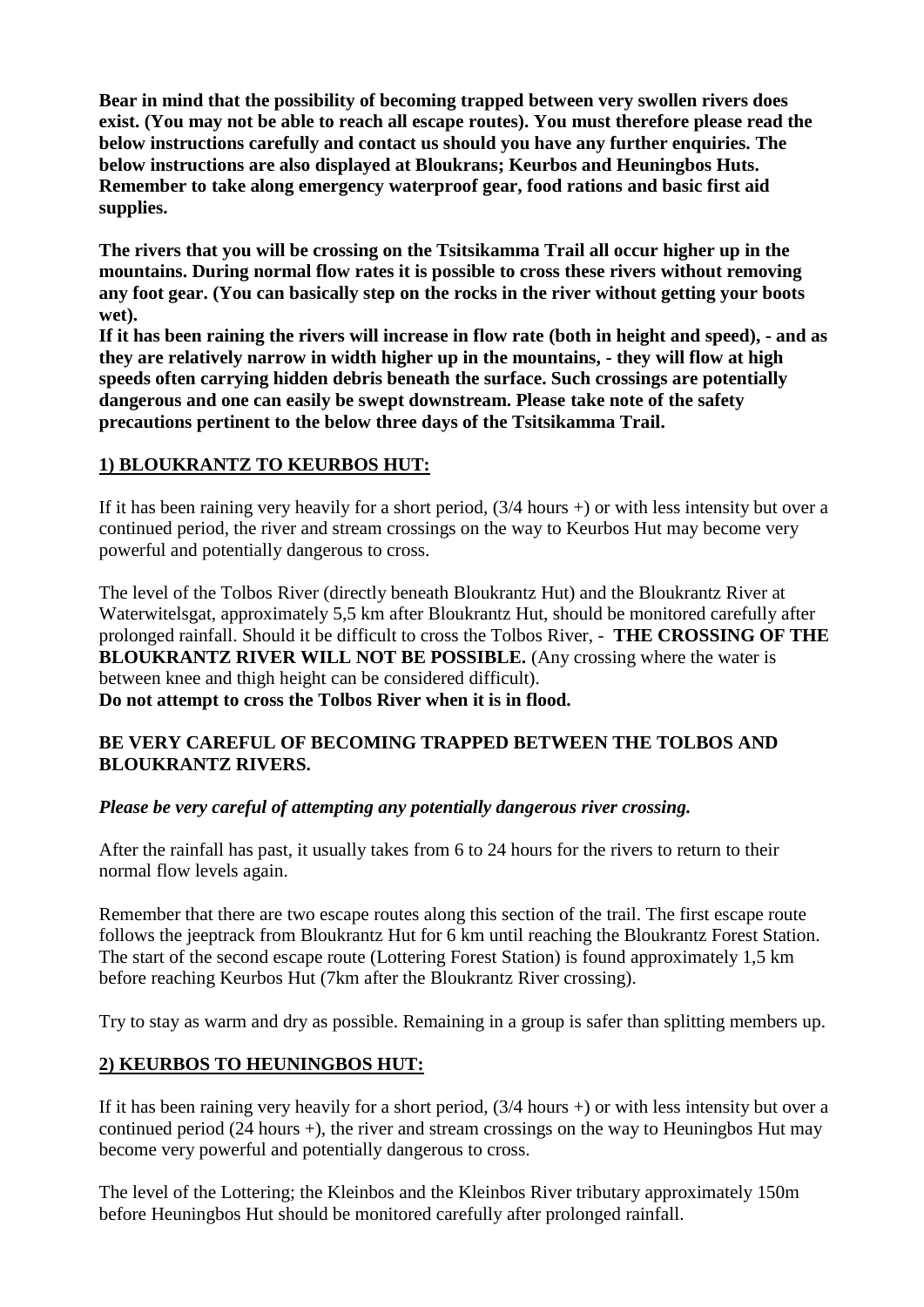#### *Please be very careful of attempting any potentially dangerous river crossing.*

After the rainfall has past, it usually takes from 6 to 24 hours for the rivers to return to their normal flow levels again.

Remember that there are two escape routes along this section of the trail. The start of the first escape route is found between Bloukrantz and Keurbos Huts, approximately 1,5 km before the Keurbos hut. The second one can be found approximately 1,5 km after the Elandsbos River crossing on Mangold se Pad.

**IMPORTANT:** The first escape route crosses the Lottering River after approximately 5,5 km on route to Lottering Forest Station. It will not be possible to cross this section of the river after very heavy rainfall and it is recommended hikers stay at Keurbos Hut until conditions improve. Try to stay as warm and dry as possible. Remaining in a group is safer than splitting members up.

The Elandsbos River has a cable structure with Bosun's Chair in place to assist hikers during times of heavy rainfall. This is a replacement of the original swing bridge that was damaged during the August 06 floods. Please read the instructions at the cable structure which explain how to use the cable structure and Bosun's Chair.

**Hikers are requested to only make use of the cable structure when it has been raining heavily and the crossing of the Elandsbos River by foot is not possible.** 

**Should the crossing of the Lottering River not be possible, hikers should please return to Keurbos Hut and wait for conditions to improve. (Hikers may have to spend more than one night at Keurbos Hut should there be excessive rainfall).** 

**The Kleinbos River will be reached after approximately 12,5km of walking on day four. It is situated about 1km before Heuningbos Hut. If you are not able to cross the Kleinbos River, then please return to Mangold se Pad (escape route/ jeep track) just before reaching the 9km marker. Hikers can then follow this jeeptrack southwards to the N2 and reassess the situation at that point.** 

**Hikers are advised to remain at Keurbos Hut in the event of very heavy rainfall.**

#### **3) HEUNINGBOS TO SLEEPKLOOF HUT:**

If it has been raining very heavily for a short period, (3/4 hours +) or with less intensity but over a continued period (24 hours +), the river and stream crossings on the way to Sleepkloof Hut may become very powerful and potentially dangerous to cross.

The level of the river found approximately 300m east of Heuningbos Hut, the **Witteklip River** and the stream about 200m before reaching Sleepkloof Hut, should be monitored carefully after prolonged rainfall.

#### *Please be very careful of attempting any potentially dangerous river crossing.*

After the rainfall has past, it usually takes from about 6 to 24 hours for the rivers to return to their normal flow levels again.

Remember that there are two escape routes along this section of the trail. The start of the first one (Boskor) is found approximately 150 m after Heuningbos Hut. The second one begins at Mostertsebos se Pad, approximately 800 m after the Witteklip River crossing.

**Be careful of becoming trapped between the Kleinbos and the Witteklip Rivers. If it has been raining heavily for a continued period, we then recommend that you make use of the**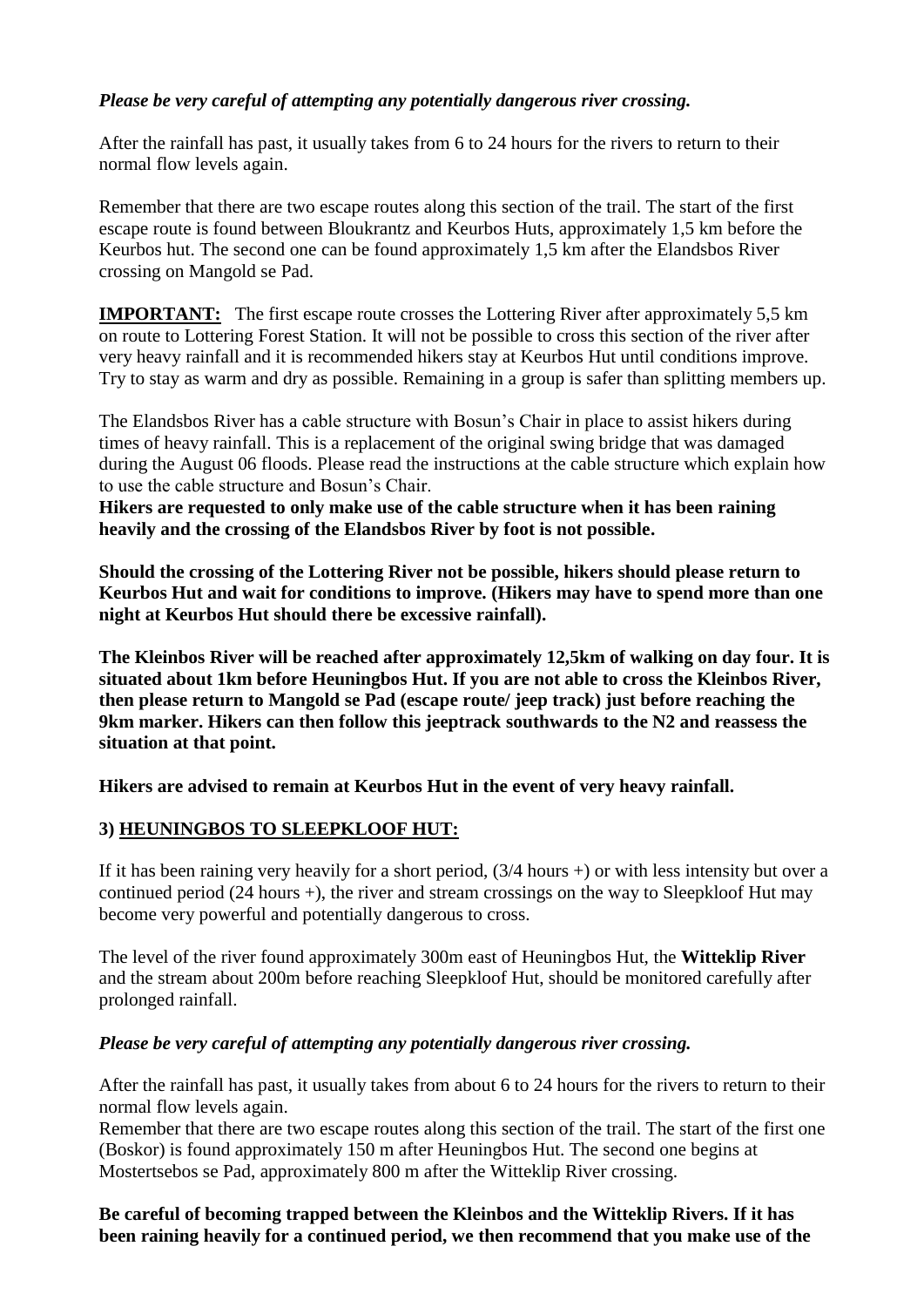#### **Boskor escape route and access Sleepkloof Hut from either Storms River Bridge or Storms River Village.**

Try to stay as warm and dry as possible. Remaining in a group is safer than individual members splitting up.

In the event of very heavy rainfall hikers are advised to return to Boskor, drive to Storms River Village or Storms River Bridge and then walk to Sleepkloof Hut via the trail's exit points. As the trail is marked in a uni-directional manner, you will need to consult the trail map for directions to Sleepkloof Hut from either the Village (5,5km) or Bridge (3,2km). Please contact the Ecotourism Office for detailed directions in this regard.

Please contact the Ecotourism Office for more detailed telephonic correspondence in this regard. We will gladly assist you with all logistical problems and provide as much advice as possible.

# **GENERAL TRAIL INFORMATION:**

- Hikers may proceed in one direction only, i.e. from west to east. The trail is marked from west to east, thus walking against the normal direction is risky in the sense that you might lose the track.
- Hikers must bring along their own food, cutlery, sleeping bags, camp stoves, pots (billies), torches, candles, toilet paper and basic first-aid equipment. **NB Stoves and billies are essential! We do supply cast iron pots and pan at overnight huts, - but these are not always as practical as a light stove and hikers pot.**
- Hikers must overnight in the huts during their hike and must plan their day's walk so that overnight huts can be reached before dark. Hikers may overnight only in the particular hut for which they have made a reservation.
- The Tsitsikamma area receives more than 1000mm of rain per annum. Please be sure to read all the safety instructions regarding river crossings which can be found in the Bloukrans, Keurbos and Heuningbos overnight huts. Please contact Graeme Pienaar on 0727045640; 0422811712; [gpi@mto.co.za](mailto:gpi@mto.co.za) for further information in this regard.
- Littering is a criminal offence and it includes the dropping of tissues, sweet wrappings, toilet paper and cigarette –ends.
- When you leave the hut in the morning, please see to the following:
	- That the huts are swept and tidy.
	- That all doors and windows are closed as baboons destroy mattresses and will create a bad mess in the interior of the hut.
	- That all rubbish has been deposited in the bins (no hot ashes, please!!!)
	- That the bins are in the enclosed chest provided for that purpose.
	- That all fires are completely extinguished. **THIS IS VERY IMPORTANT.**
- Please don't feed any animals you may sign their death warrant. This is also a dangerous activity as wild animals are known to react aggressively after being tamed through unnatural feeding means.

- MTO Forestry reserves the right to cancel any tour / day / overnight excursion at short notice. (With the exclusion of money paid for reservations, MTO Forestry **is not liable** for any compensation in respect of any loss or inconveniences incurred by a party member as a result of such a cancellation).

- **Fires may be made only at overnight huts in the appropriate fire-making facilities.**

**- Fires must be completely extinguished at night and on departure and must never be left unattended.**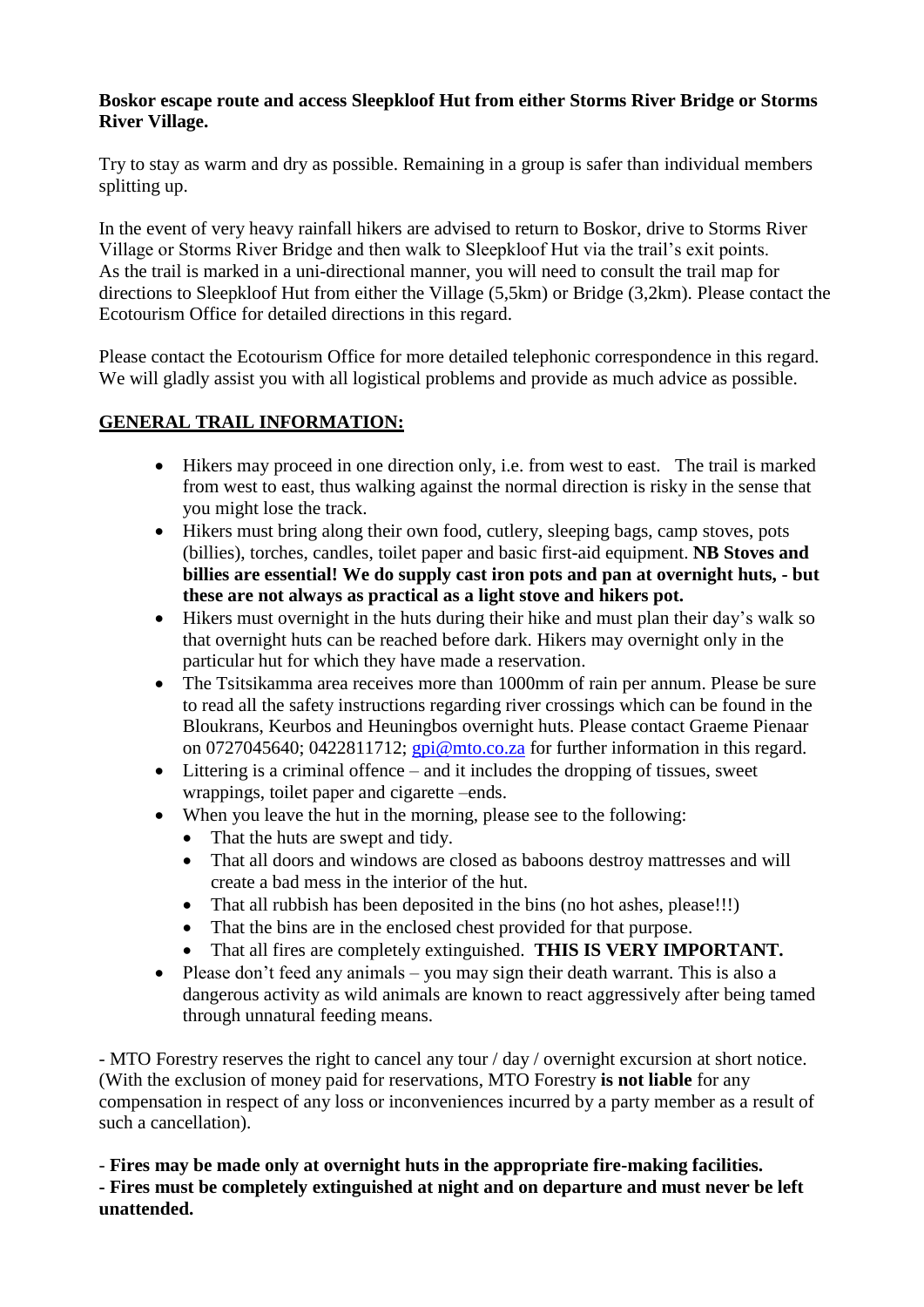#### **- Any participant shall be liable for any damage to forestry products, overnight facilities and other property that may be caused by fire, or otherwise as a result of any other act on the participant's part.**

**- Please take note of the Fire Prevention and Precautions warning below.** 

- Any participant makes use of the hiking trail, overnight facilities and access roads entirely at own risk.

A hike demands a great deal of exertion because of the broken topography and mountainous nature of the terrain, - therefore a **fair degree of fitness and muscular endurance** is essential. Consult the contour sketch of the route so that you will be well prepared to tackle the more challenging sections.

- Begin the day's hike preferably before 09h00 to ensure that the next hut is reached before dark.
- Keep to the route. Short cuts are prohibited and you will only tire or endanger yourself unnecessarily.
- The Tsitsikamma Hiking Trail has been designed to include several weekend and shorter excursions. Please contact the ecotourism office for further information in this regard.
- **Smoking is not permitted in any plantation or fynbos area. Smoking is only permitted at overnight huts.**
- **Make sure that you extinguish all cigarettes completely and never dispose of a cigarette in the open veld, grass, fynbos etc.**
- When packing your rucksack please remember the following necessities: Raincoat, warm clothing, knife, a piece of string, plasters, pain killers, hat, water bottle, torch, camp stove, cutlery, cooking utensils, candles and sleeping bag.
- Wear sturdy hiking **shoes and thick** woolen socks your feet are doing all the work!
- Take precautions against ticks. Wear leggings or use a repellent.
- Water must be drunk regularly, especially on hot days.
- The mass of the rucksack must not be more than one third of the body mass of the hiker.
- Wear a hat for protection against the sun and wind. Take wind-resistant warm clothes along.
- Stay calm in an emergency. Sit down and consider alternatives.
- Consider turning back when there is a problem. Don't try to be heroic the elements are merciless.
- Should you get lost in fog or darkness, stay together, seek shelter against the wind, dress warmly and stay where you are until conditions improve.
- Remember to pack warm, rainproof clothing.
- Be careful of slipping at all times. There are many slippery places along the trail, please remain focused while walking.
- **Be extra cautious when walking over logs; tree roots and rocks, - they tend to have very slippery surfaces when wet.**
- Please do not approach the edges of steep cliffs or overhangs.
- Remember the **Survival Bag and Space Blanket.**

## **FIRE PREVENTION AND PRECAUTIONS:**

**- Please make sure that all fires are completely extinguished before leaving the hut's lapa area.**

**- You may only make fires in the designated fire-making areas at the lapa area.**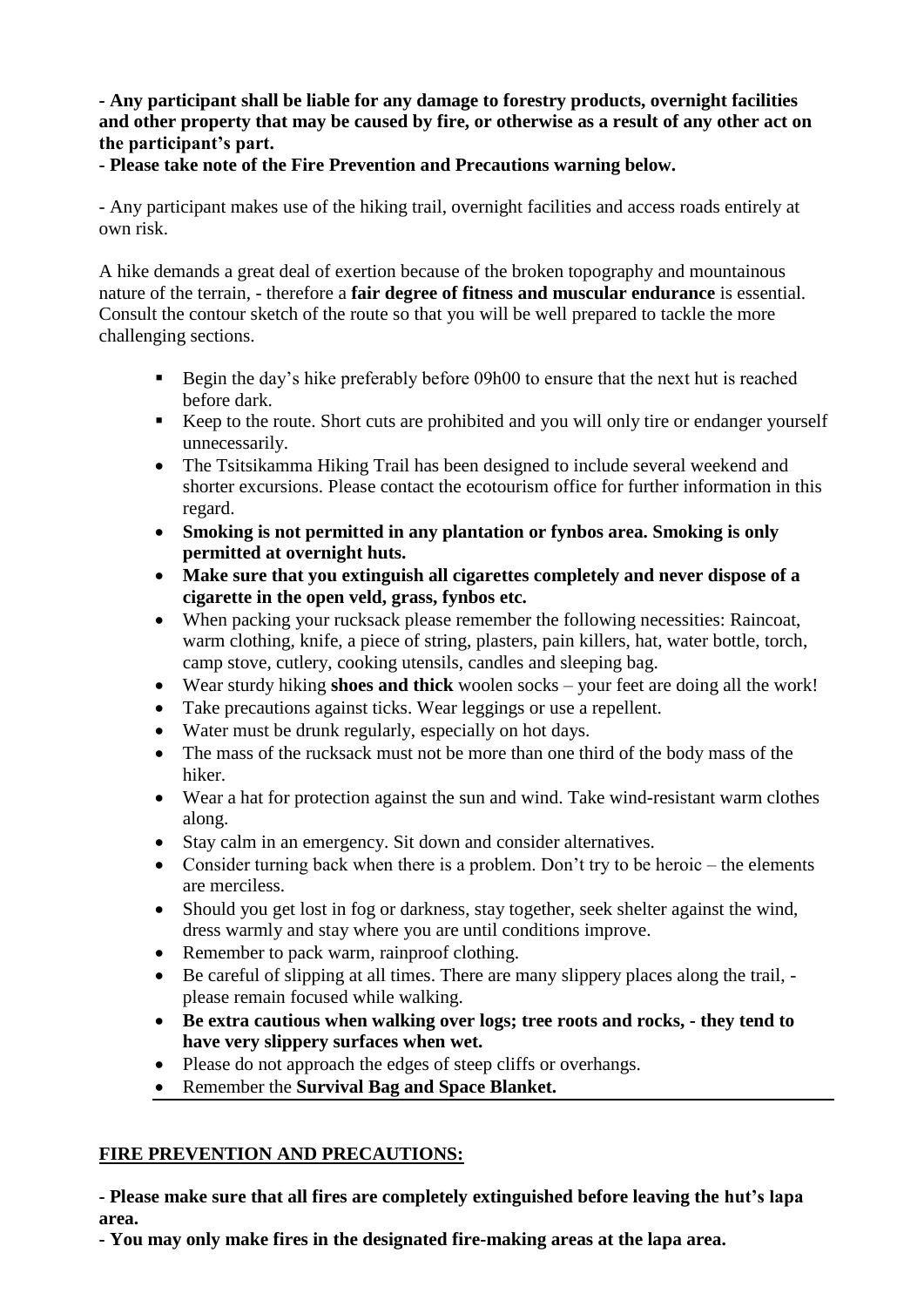**- Never discard hot or warm ash into the dirt-bins, - rather throw water over coals and leave the ash in the fire-making area.**

**- Please ensure that cigarette-butts are completely extinguished, - water can be used in this regard.** 

**- Never discard a cigarette-butt in the open veld or inside the wooden hut structures, - take it with you or throw it into a bin after extinguishing it.**

**- Do not leave fires unattended in the lapa area, - this is especially applicable when the wind is blowing.**

**- In the event of an uncontrolled fire, - make use of the fire extinguisher found inside the overnight hut.**

**- Familiarize yourself with the working mechanisms of the fire extinguisher.**

**- Water and sand can also be used to kill the fire.**

**- Please use wood sparingly and with consideration for the hiker group to follow.**

#### **PLEASE DO NOT LITTER ALONG THE TRAIL AND AT THE OVERNIGHT HUT FACILITIES.**

#### **PLEASE PLACE ALL FORMS OF LITTER IN THE BLACK REFUSE DRUMS AT THE OVERNIGHT HUTS.**

**CARRY ALL MATERIAL YOU WISH TO DISCARD WITH YOU DURING THE DAY UNTIL YOU ARRIVE AT THE OVERNIGHT HUT, - AND THEN DEPOSIT IT IN THE DIRTBINS PROVIDED.**

#### **PLEASE DEPOSIT ALL CIGARRETTE BUTTS IN THE DIRTBINS – AFTER ENSURING THAT THE CIGARRETTE IS COMPLETELY EXTINGUISHED.**

## **SNAKEBITE:**

There has never been a recorded incident of snakebite in over 35 years on the Tsitsikamma Trail.

The Tsitsikamma region does not have a high diversity of snake species and the majority of South Africa's highly venomous species are distributed further north in the country.

There are only a few species of dangerous snakes in the Tsitsikamma area.

Hikers are advised to wear protective footwear at night and ensure that you can see where you are walking. (Use a torch at night).

Hikers are advised to familiarize themselves with snake identification; distribution and emergency procedures in the event of snakebite. There is much literature available in this regard.

(The below information on snakebite was taken from Johan Marais excellent book, "A Complete Guide to The Snakes Of Southern Africa").

**First-Aid measures in the event of snake-bite:**

- **Remove constrictive objects such as shoes and cut away clothing close to the site of the bite.**
- **Wipe away excess venom from the bite with material or wash away with water.**
- **Do not squeeze the bite and never cut a snakebite wound.**
- The benefits of applying suction at the site of the bite are largely unkown. It is best to **avoid applying suction.**
- With Cape Cobra bites it is very important to maintain the person's airway and keep **the person ventilated at all times. Artificial respiration may be required as the bite has an extremely potent neurotoxix venom. Make sure that the victim is kept warm at all times.**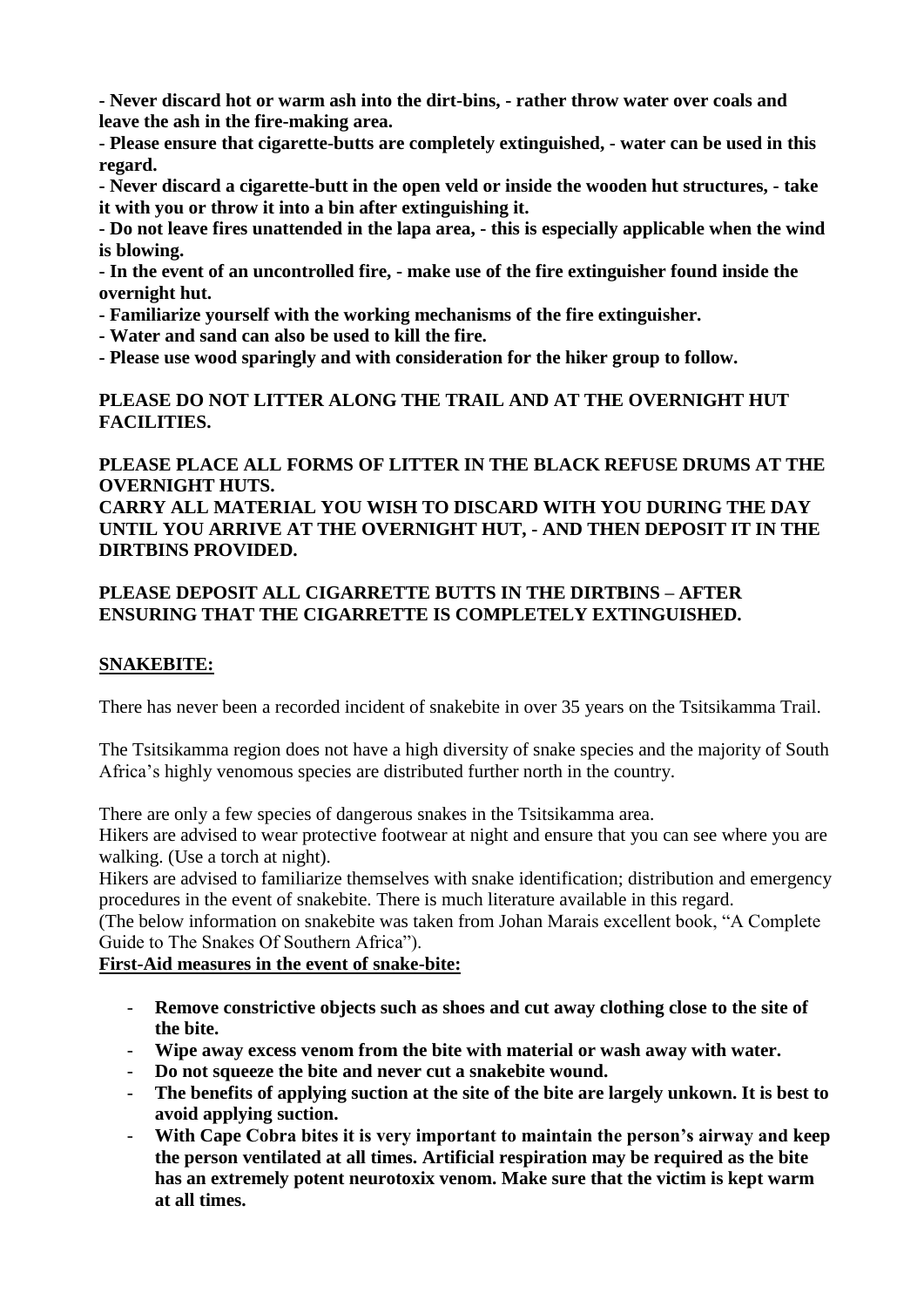- **Excess movement will result in the venom spreading more quickly, - so it is very important to keep the victim as still and as calm as possible. Keep reassuring the victim that all will be fine and that most persons recover fully after snakebite.**
- **Use a splint or sling to immobilize the person's affected limb. Try to keep the limb below the level of the person's heart.**
- **Do not give the victim alcohol or liquids. If it is a necessity for the person to receive liquids, then administer in very small quantities.**
- It is strongly advised that the victim is not given any alcohol.
- **In the event of a neurotoxic (Cape Cobra) snakebite – apply a pressure bandage. DO NOT apply a pressure bandage for a cytotoxic (adder) snakebite. Applying firm pressure to the site of the bite by hand will delay the spread of venom.**
- **DO NOT make use of a tourniquet, unless the person has been bitten by a Cape Cobra. If the person has been bitten by a Cape Cobra, then a tourniquet may be lifesaving, especially if medical aid is hours away. It is advised that hikers consult updated and informative literature in this regard as the use of tourniquets can cause severe tissue damage.**
- **Antivenom should be considered with regard to very serious, life-threatening snakebites. Do not inject antivenom into or around the site of the bite.**
- **Try to get help as soon as possible. Sending one of the group members to a location which has cell-phone reception as soon as possible is of upmost importance.**
- **Do not try to kill the snake. If it is already dead use a stick to manouver it into a box etc, - but do not touch the dead snake as certain species "play dead". Knowing what species is responsible for the bite can simplify treatment, - but you are strongly advised not to attempt killing the snake.**
- **IMPORTANT:**
- The immediate application of a pressure bandage to a cobra bite is strongly **recommended. Method – Apply firm pressure by hand to the site of the bite. A firm bandage should then be wrapped around the site of the bite (not a tourniquet) – you do not want to cut-off circulation, but rather reduce the spread of the venom by slowing the flow of blood through the lymphatic system. Remove restrictive clothing or footwear, - but make sure that the victim is kept as still as possible in the process and avoid sharp, unnecessary movements. The entire limb should now be wrapped in a pressure bandage. Minimize the movement of the major joints by applying splints across them. Ensure at all times that a pulse can be felt. Keep the pressure bandages on the person until medical assistance arrives. The bandage can be loosened if the limb swells too much, - but its best to keep the bandage on the limb.**
- **Get help as soon as possible.**

## **ADDITIONAL PRECAUTIONS WITH REGARD TO SNAKES:**

- **Always leave snakes alone.**
- **As most persons are bitten on the lower leg or ankle it is essential to protect these parts with sturdy footwear and long pants if you are walking in the veld.**
- **Do not walk around barefoot at night, - ensure that you have protective footwear and always use a torch if you have to move around.**
- **Be vigilant at all times and always be sure where you place your hands especially when collecting firewood and so on.**
- **If you do encounter a snake - remain as still as possible. A snake will not attack or chase you. Back away from the snake slowly when it is a few metres or more away from you.**
- **Do not try to kill snakes – leaving them alone is the safest and best option.**
- Never touch or play with snakes that "appear to be dead", as some snakes feign **death as a means of self defence.**
- **All snakes should be treated with respect.**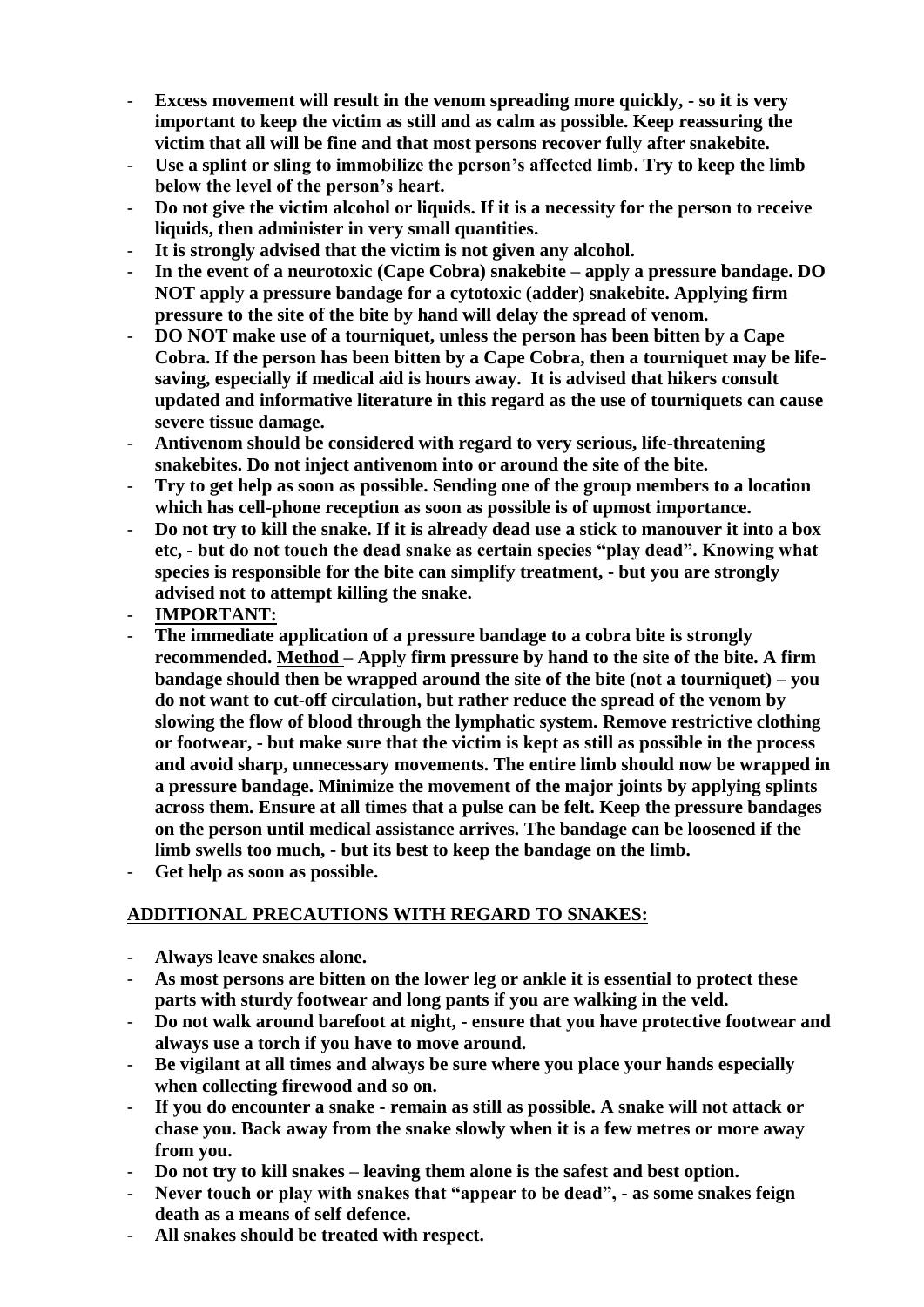# **LIGHTNING SAFETY TIPS:**

**AVOID:** Avoid water. Avoid all metallic objects. Avoid the high ground. Avoid solitary tall trees. Avoid close contact with others rather spread members out.

**SEEK:** Seek clumps of shrubs or trees of uniform height. Seek ditches, trenches or the low ground. Seek a low, crouching position with feet together with hands on ears to minimize acoustic shock from thunder.The important aspect is to move as quickly as possible to a lower elevation. Do not be the tallest object around.

**KEEP:** Keep a high level of safety awareness for thirty minutes after the last observed lightning or thunder.

These actions may *slightly* reduce your risk of being struck by lightning:

- Avoid open areas, the top of a hill or a ridge top.
- Stay away from tall, isolated trees or other tall objects. If you are in a forest, stay near a lower stand of trees.
- Stay away from water, wet items (such as ropes) and metal objects (such as fences and poles). Water and metal are excellent conductors of electricity.
- $\bullet$   $\Box$  The primary way to ensure safety from strikes if you are in mountains and climbing high - is to get an [early start.](http://suite101.com/article/GettinganEarlyStart-a856)
- $\bullet$   $\Box$  However, if you are caught out in lighting storms, you want to be off and away from an exposed surface, like a mountain, hill, promontory, or trail along an exposed cliff face.
- $\bullet$   $\Box$  The safest place to be in a lightning storm is ducked down in a clump of trees or shrubs of medium height; for example, in a willow thicket.
- $\Box$  Crouch down on top of a pad that insulates you from the ground like your sleeping pad.
- $\Box$  Place metal objects such as your pack frame far away from you they can conduct return currents to the lightning strike, which is not something you want to be very close to.
- $\bullet$   $\Box$  Stay clear of damp services or depressions, where the current from a ground strike can concentrate.
- $\bullet$   $\Box$  Move back from the edges of rivers/ rock pools, because the current can travel along the surface of the rock pool / river.

## **AT OVERNIGHT HUTS:**

#### **MOVE INTO THE OVERNIGHT HUT STRUCTURE AND DO NOT STAY IN THE OPEN LAPA AREAS DURING SEVERE THUNDERSTORM ACTIVITY. THE HUT HAS AN ASBESTOS ROOF WHICH IS AN EXCELLENT INSULATOR AND IS FLAME REPELLANT. CLOSE ALL WINDOWS AND DOORS.**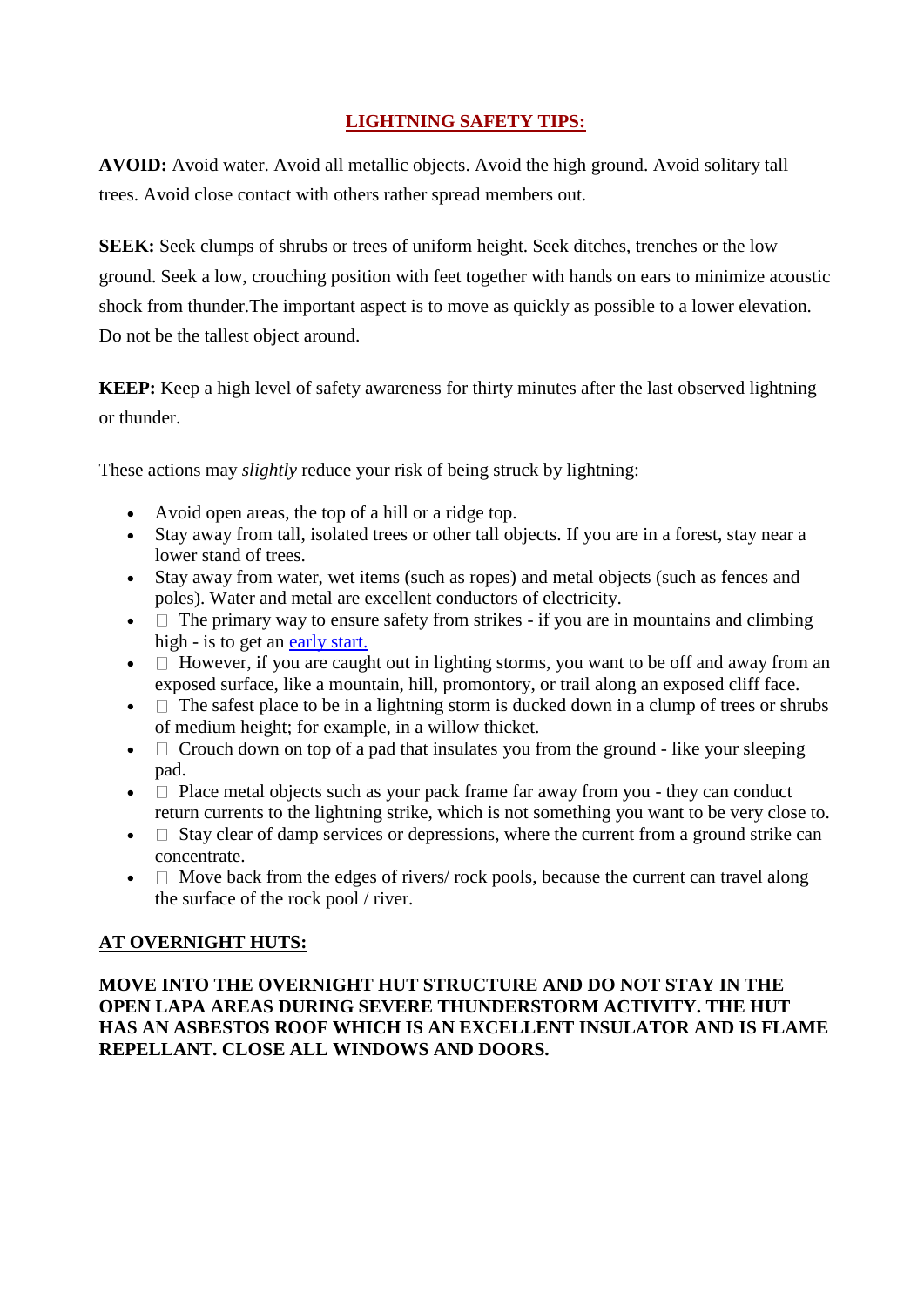#### **Cell-Phone Reception:**

#### **Please note that cell-phone reception is not continually available along the Tsitsikamma Trail.**

# **Day 1, Nature's Valley – Kalander Hut:**

Cell-phone reception available most of the walk, with the exception of deep forest sections and sometimes at Kalander hut. A short walk down to the beach from Kalander hut – full reception on the open beachfront.

# **Day2, Kalander – Bloukrans Hut:**

Cell-phone reception available most of the walk, with the exception of intermittent reception in tall forest sections between Covie (7km) and the Bloukrans jeeptrack (11km). Reception is limited at Bloukrans hut. A short walk back along the Bloukrans hut access jeeptrack (1-2km) will allow full reception to be reached.

## **Day 3, Bloukrans Hut – Keurbos Hut:**

Very limited to no cell-phone reception along this section as mainly walking in a valley between two mountain ridges. No cell phone reception at Keurbos hut. In an emergency hikers will need to back-track along the Keurbos – Lottering Forestry Station access Road for at least 6km before reaching cell-phone reception. Another solution may be to walk up the north side of Grenadier's Cap (see map) until cell-phone reception is reached.

# **Day 4, Keurbos Hut – Heuningbos Hut:**

Limited cell-phone reception with the exception of the saddle above Rushes Pass (2-3km) and on the decent to Elandsbos River. Intermittent reception in Elandsbos River/ Mangold se Pad areas. Intermittent reception between Heuningbos Forest and Kleinbos River. Good reception at Heuningbos hut.

## **Day 5, Heuningbos Hut – Sleepkloof Hut:**

Generally limited to higher sections (saddles) and open areas on mountain slopes. No reception in valleys between steeper mountain ridges (Nademaalsnek). Limited reception on the decent to Koutjieskloof. No reception in tall forest section leading up to Sleepkloof hut. Good reception at Sleepkloof hut.

## **Day 6, Sleepkloof Hut – Storms River Bridge / Village:**

Good reception most of the way to the bridge and village although may be limited when walking through very dense, tall forest sections.

**Please contact the MTO Ecotourism Reservation Office for any further information or assistance in the above regard. We will gladly provide you with more detailed information pertinent to the trail and assist with any uncertainties or concerns.**

# **WATER USE AT OVERNIGHT HUTS:**

The water in all the rivers and streams is good for drinking as there is no development or human use further upstream. It is slightly acidic due to the high level of tannins but not a problem for drinking. It is best to drink from flowing sections where the chance of bacterial build-up is limited.

The hut *rain tank* water undergoes bacterial monitoring on an annual basis. It has been recommended that we treat the *rain tank* water with ungranulated chlorine on a regular basis to keep bacterial levels down. It is best to purify *rain tank* water either through boilng or water purification tablets.